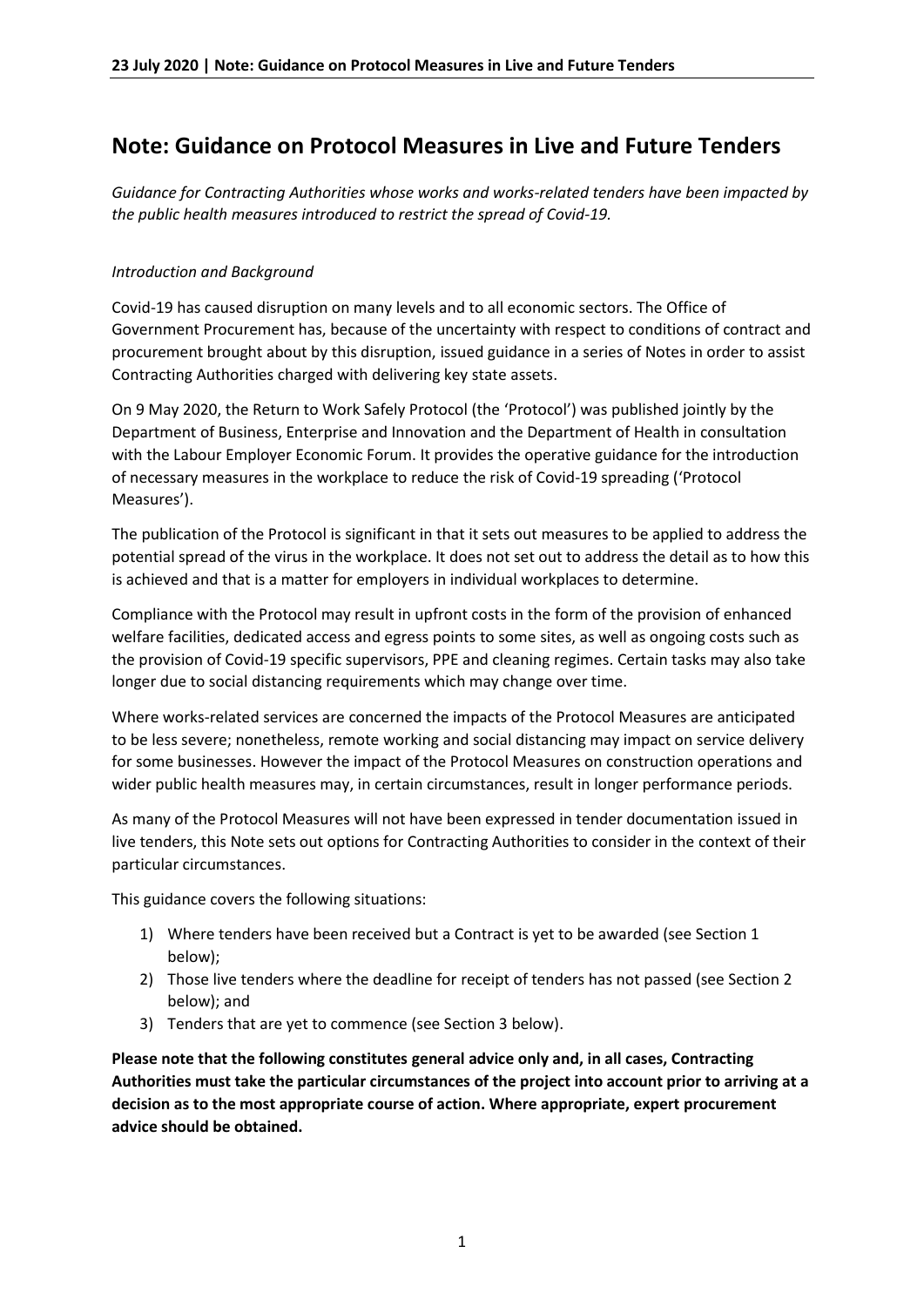## **1. Tenders Received and Contract Not Yet Awarded**

*Where tenders have been received prior to the publication of the Return to Work Safely Protocol, no provision has been made in the tender to comply with the Protocol and the Contract is yet to be awarded.*

### *1.1 Introduction*

There are a range of issues that may have to be considered in advance of a decision to award a Contract where the requirements of the Protocol Measures may have an impact on the performance of the Contract. These are summarised briefly in Appendix I to this Note and Contracting Authorities should be aware of the potential time and cost implications prior to deciding to proceed with an award.

The options that may be open to Contracting Authorities in this position will vary and, because of the changed circumstances and their dynamic nature, there may be risks associated with the award of a Contract that must be identified and addressed. Contracting Authorities are advised to weigh up the risks associated with each circumstance as it pertains to their project and seek specialist procurement advice where necessary.

The circumstances brought about by the advent of Covid-19 were unforeseeable by Contracting Authorities and Tenderers when the contract notice was published and, given the pace that the virus spread, its significance may not have registered at the point that tenders were submitted.

In the present circumstances, where tender offers remain open and a Contract has not been awarded, there are a range of issues that need to be considered when determining how to proceed.

The more significant issue to be determined initially is whether a substantial change to the project that was originally tendered arises in the circumstance where the implementation of the Protocol Measures:

- 1) Impacts on the construction of the Works to the extent that it represents a substantial change to the project that was originally tendered.
- 2) Has implications for the design of the project to the extent that it imposes a substantial change to the project that was originally tendered (this applies in the main to consultancy tenders but may apply to a limited number of works tenders).

For the purposes of this Note, those circumstances identified in Regulation 72 (4)-(7) inclusive of SI 284 of 2016 should inform Contracting Authorities to determine whether the change to the project is substantial.

Even where it is decided that the change is not substantial it is likely that, for many projects, more time may be required and additional costs may arise as a result of compliance with the Protocol Measures. Given that this is now a known requirement, it is therefore prudent to address it preaward, where circumstances permit, in order to mitigate against the risk that performance issues may arise under the ensuing Contract.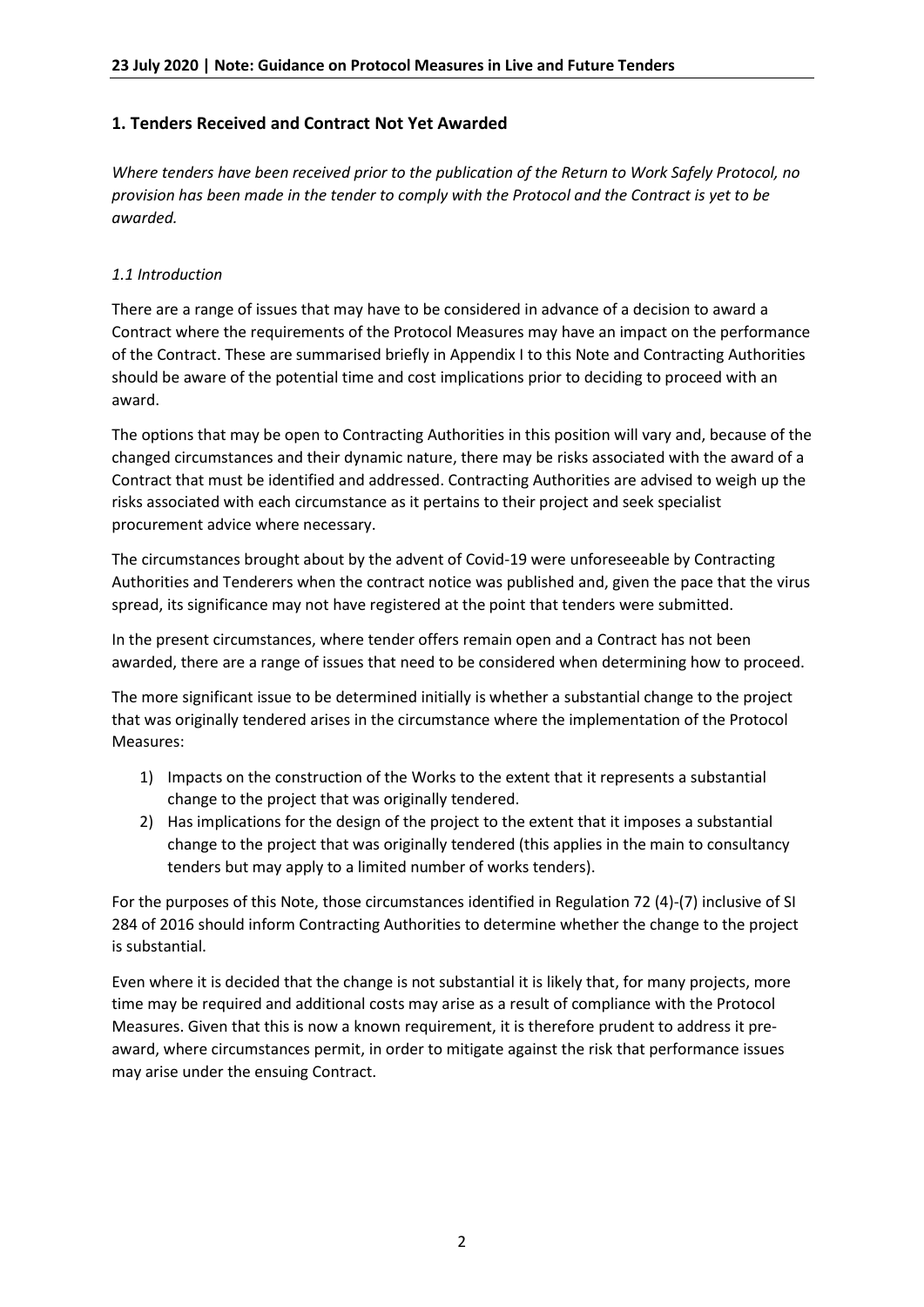#### *1.2 Change is Substantial*

Where it is determined that compliance with the Protocol Measures constitutes a substantial change to the project originally tendered then it may be necessary to consider re-tendering. However, it is recommended that prior to taking that decision expert procurement advice be engaged.

#### *1.3 Change is Not Substantial*

1

Where it is determined that compliance with the Protocol Measures does not constitute a substantial change and:

1) Where Tenderers have **not** been advised (by any means) of the outcome of the evaluation or are otherwise unaware (i.e. notification letters have not issued and the apparently successful Tenderer has not already been contacted to clarify aspects of their tender (e.g. aspects of their Pricing Document)) then, depending on the circumstances of the particular tender evaluation process, it may be open to the Contracting Authority to:

Seek a clarification from all those who submitted tenders confirming that they are aware of the implications of the Protocol Measures<sup>1</sup> on their tender and request written confirmation that they are willing to stand over their tendered sum.

- a) Where all Tenderers are willing to do so then Contracting Authorities may proceed to conclude the evaluation process in line with the provisions set out in the applicable ITT. The written confirmation referred to in the preceding paragraph is appended to the Letter of Acceptance (or Tender Accepted) to the successful Tenderer as a tender clarification.
- b) If one or more of the Tenderers indicates that they cannot stand over their tender sum, it may be possible to invite Tenderers to submit a price to meet the requirements of the Protocol Measures, however it is recommended that expert procurement advice be taken having regard to the individual circumstances of the tender.
- 2) Where Tenderers **have** been notified of the outcome of the tender or one of the Tenderers is aware that they are the apparently successful Tenderer:

Where Tenderers have been notified (by any means) or are otherwise aware of the outcome of the evaluation it is suggested that only the successful Tenderer be asked to clarify that they are aware of the implications of the Protocol Measures<sup>1</sup> on their tender and request written confirmation that they are willing to stand over their tendered sum.

- a) Where that confirmation is given the Contracting Authority may proceed and award the Contract and the confirmation should be listed in the Letter of Acceptance (or Tender Accepted) and included in the Contract as a post-tender clarification.
- b) Where such confirmation cannot be given it is recommended that the Contracting Authority seek expert procurement advice before determining the next appropriate step.

<sup>&</sup>lt;sup>1</sup> The provisions of Appendix 1 herein that are applicable to this Section 1 should be referenced in the clarification letter sent out.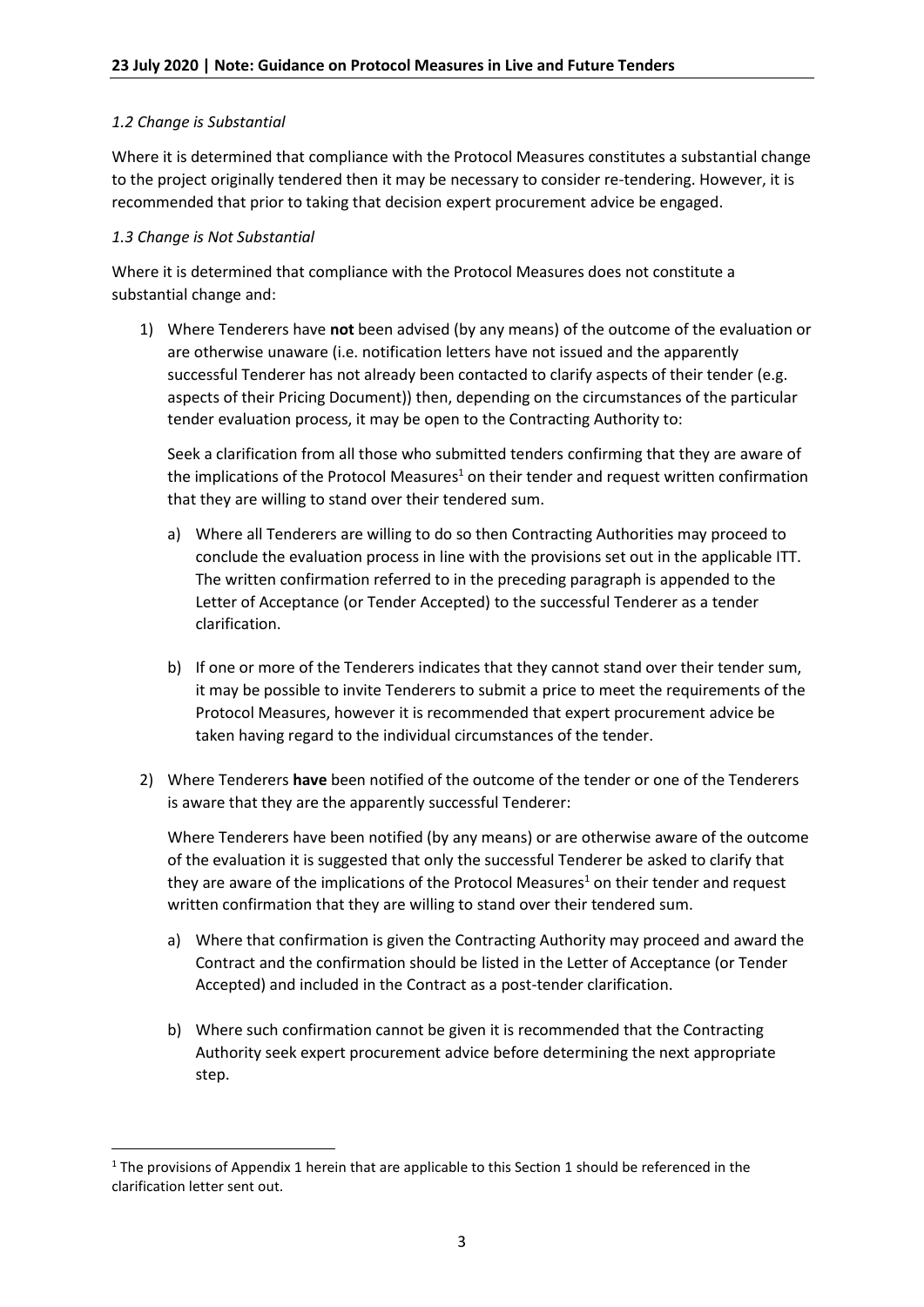Where it is decided that the appropriate course of action is to re-tender the project, the tender procedure must be cancelled and all Tenderers notified of the reason(s). Contracting Authorities should consider whether the urgency provisions set out in SI 284 of 2016 may be availed of to undertake the new tender. The guidance set out in section 3 and Appendix I of this Note should be followed with respect to updating the tender documentation.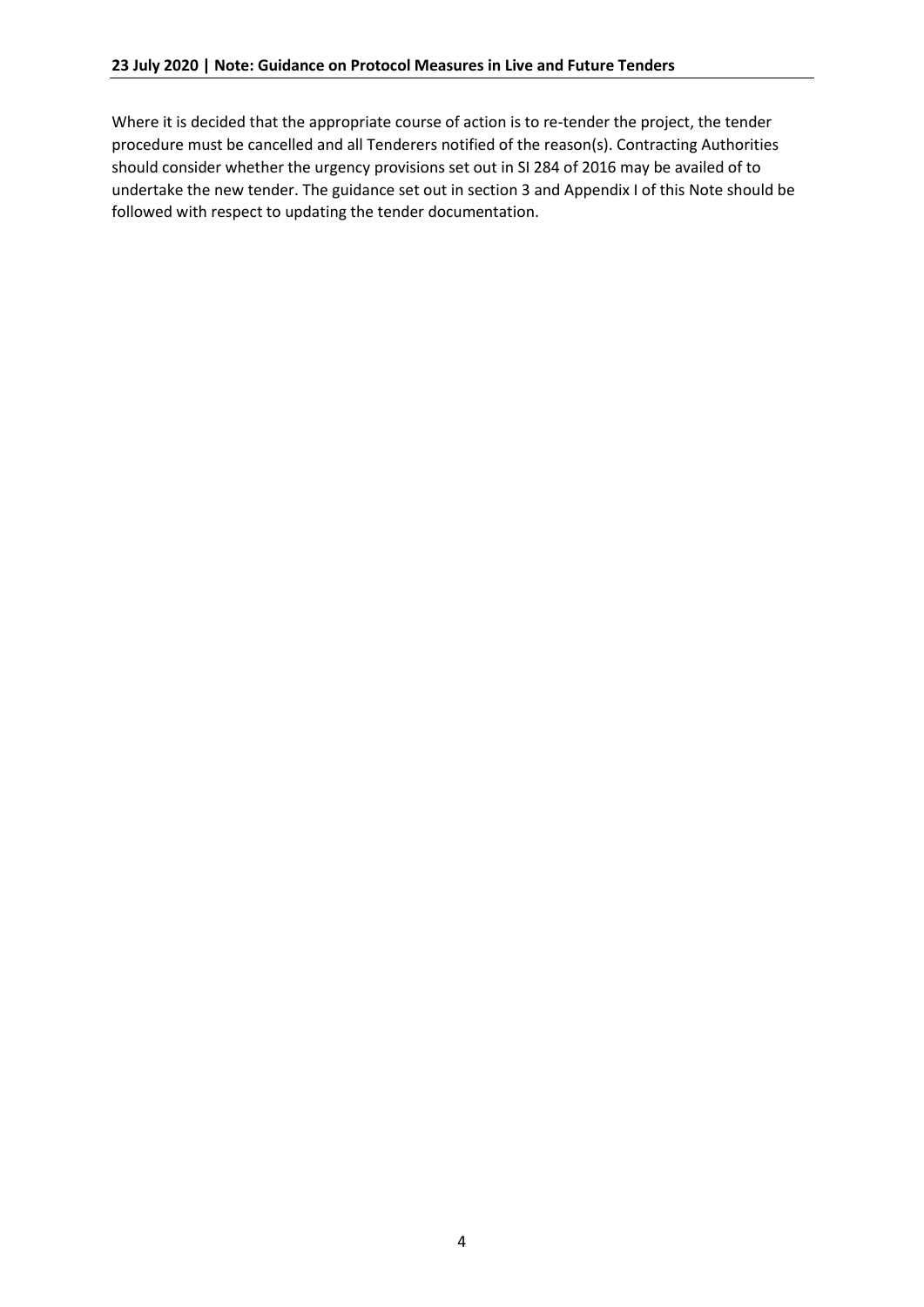## **2. Deadline for Receipt of Tenders Not Passed**

*Where the tender commenced in advance of the publication of the Return to Work Safely Protocol but tenders have not yet been received.*

### *2.1 Introduction*

As per the preceding section, the more significant issue to be determined initially is whether a substantial change arises where the implementation of the Protocol Measures:

- 1) Impacts on the construction of the Works to the extent that it represents a substantial change to the project originally tendered.
- 2) Has implications for the design of the project to the extent that it imposes a substantial change to the project originally tendered (this applies in the main to consultancy tenders but may apply to a limited number of works tenders)

For the purposes of this Note, those circumstances identified in Regulation 72 (4)-(7) inclusive of SI 284 of 2016 should inform Contracting Authorities when determining whether the change is substantial.

#### *2.2 Change is Substantial*

Where it is determined that compliance with the Protocol Measures will constitute a substantial change to the project originally tendered then it may be necessary to consider re-tendering the project. However, it is recommended that prior to taking that decision expert procurement advice be engaged.

### *2.3 Change is Not Substantial*

### *2.3.1 Works*

The design team and the PSDP should review the contract period stipulated and determine whether it is necessary to extend the contract period to facilitate the requirements of the Protocol. See Appendix I, Notes  $1 - 3$ .

Where, in the opinion of the design team and/or PSDP, the contract period should be extended, the date/period should be amended in the Form of Tender and Schedule and the Preliminary Safety and Health Plan should also be updated. This should be notified to Tenderers as part of the clarification process.

A clarification to the tender shall be issued notifying all Tenderers that their tender sum must include the following aspects:

- 1) Site infrastructure and welfare facilities such as toilets; canteens; isolation spaces; access, egress and circulation routes must meet the standards set out in the Protocol.
- 2) Cleaning to the standard required in the Protocol.
- 3) Covid-19 supervisor role(s) as necessary to meet the requirements of the Protocol.
- 4) Covid-19 PPE where necessary to meet the requirements of the Protocol.
- 5) Social distancing to meet the requirements of the Protocol including an extension of the Contract preliminaries to reflect the extended programme (where applicable).

Further details are provided in Appendix I.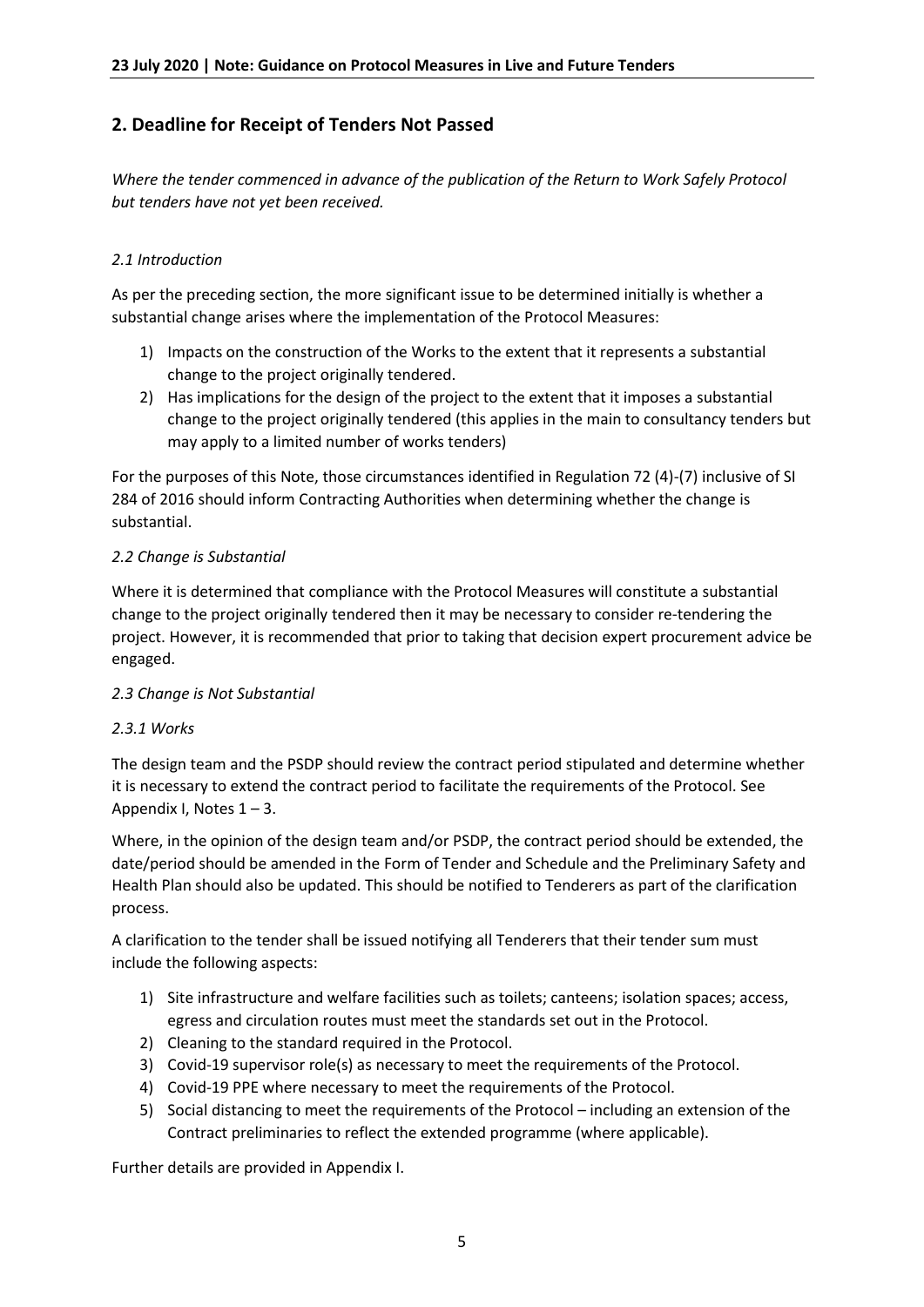The date for receipt of tenders should be extended by a period of not less than 2 weeks to permit Tenderers to respond to the changes.

If however, the project completion date cannot be amended and the design team and PSDP believe that a longer contract period may be necessary, Tenderers should be alerted to the risk posed by the Contract programme and compliance with the Protocol. See Appendix I, Notes 1-3.

### *2.3.2 Works-related Services*

There are likely to be fewer issues but nonetheless the impact of remote working, possible interruptions to planning periods and longer construction periods should be considered.

If amendments to the scope of services and the performance periods for the stages and total performance period need to be changed this should be brought to the attention of Tenderers through the clarification process and an extension provided to the tender return date.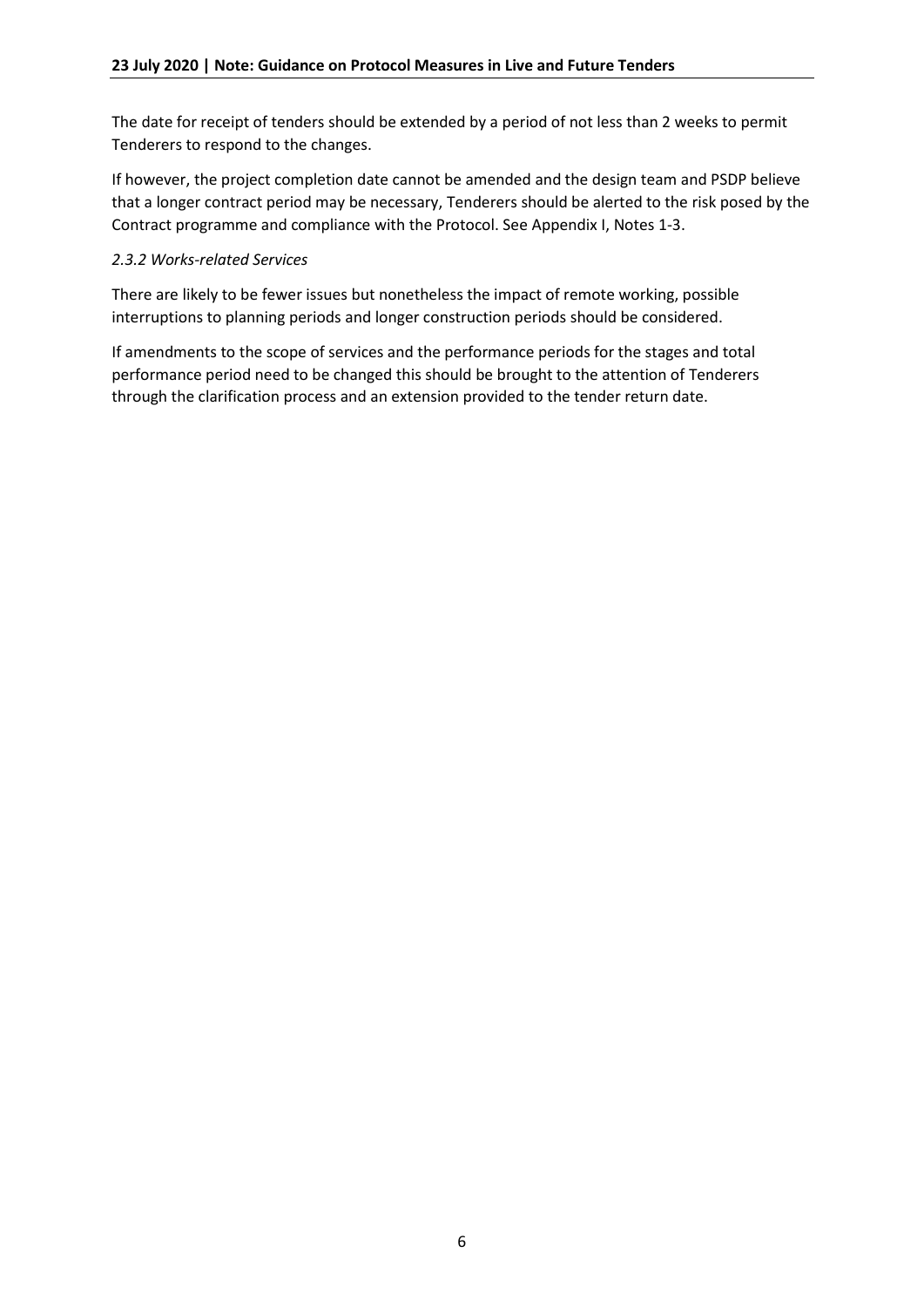## **3. Future Tenders**

*Where the tender has yet to commence.*

### *3.1 Works*

The design team and the PSDP should review the contract period and determine whether it is necessary to extend the period to facilitate the requirements of the Protocol (see Appendix I, Notes 1-3).

If a longer Contract duration is deemed to be required and the project completion date cannot be amended, the design team should review the Works Requirements to determine whether any aspect of the detail design and/or specification can be adjusted to reduce the time necessary for construction. Where this is possible, the Preliminary Safety and Health Plan, Works Requirements and Pricing Document should be updated to reflect any design adjustments.

If no significant time savings can be identified as a result of that exercise, prospective Tenderers should be alerted to the risk posed by the Contract programme and compliance with the Protocol.

The Works Requirements and, where necessary, the Pricing Document should, at a minimum, address the following measures that are requirements of the Protocol:

- 1) Site infrastructure and welfare facilities such as toilets; canteens; isolation spaces; access, egress and circulation routes must meet the standards set out in the Protocol.
- 2) Cleaning to the standard required in the Protocol.
- 3) Covid-19 supervisor role(s) as necessary to meet the requirements of the Protocol.
- 4) Covid-19 PPE where necessary.
- 5) Social distancing including an extension of the Contract preliminaries to reflect the extended programme (where applicable).

Further details are provided in Appendix I.

It is important to consider the appropriate duration for tender periods in the context of remote working for office based personnel.

### *3.2 Works-related Services*

It is important to consider the longer service delivery periods to take account of remote working, virtual design team and client meetings, possible interruptions to planning periods and longer construction periods.

If amendments to the scope of services and the performance periods for the stages and total performance period need to be changed this should be incorporated into the tender documents.

It is important to consider the appropriate duration for tender periods in the context of remote working.